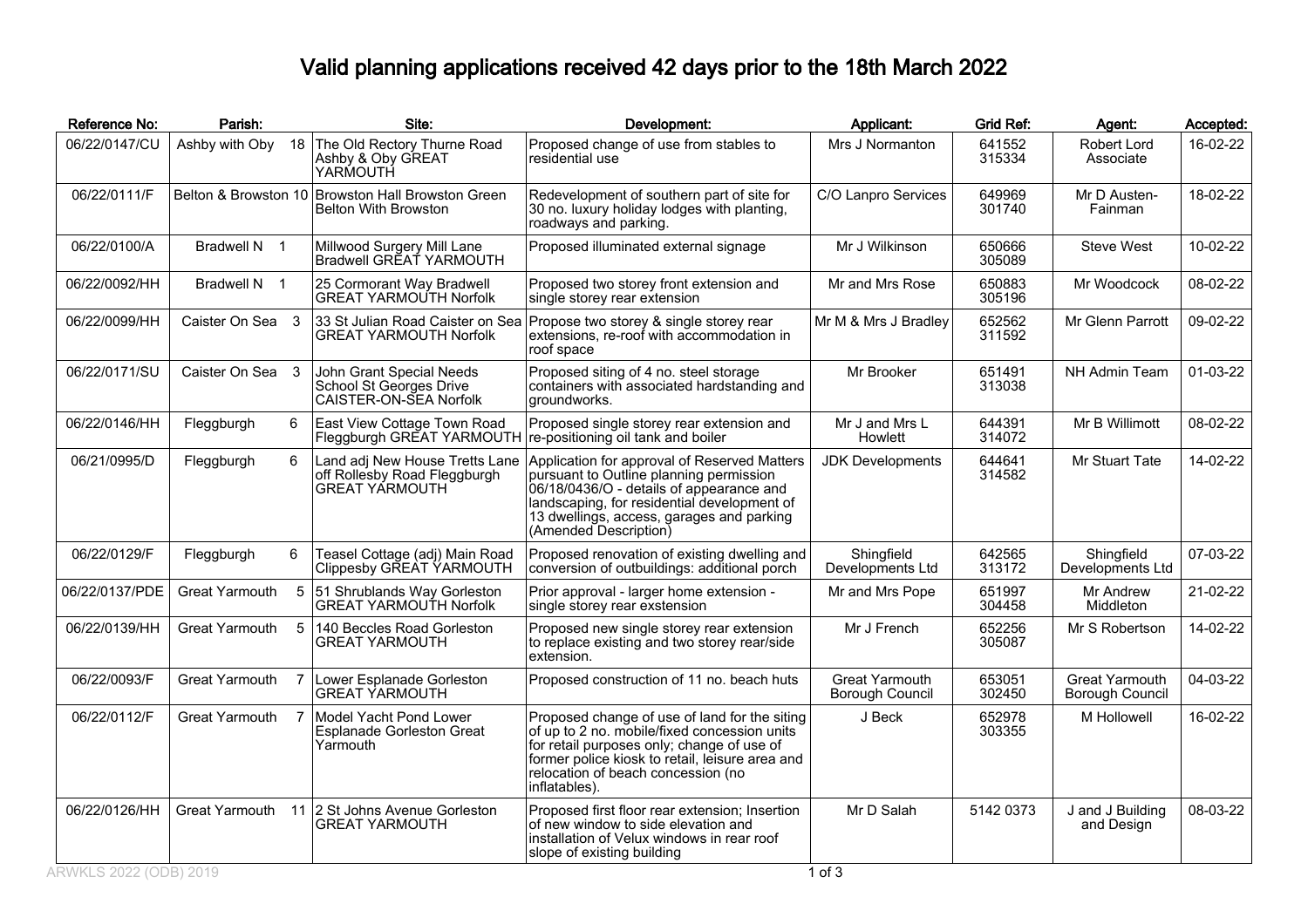| 06/22/0140/HH  | Great Yarmouth        |    | 11 116 Middleton Road Gorleston<br>GREAT YARMOUTH                                         | Proposed installation of dropped kerb and<br>new vehicular access and front driveway.                                                                                                                                                                                                                     | Mr R Kelly                                      | 652202<br>303633 | Mr R Kelly                        | 14-02-22 |
|----------------|-----------------------|----|-------------------------------------------------------------------------------------------|-----------------------------------------------------------------------------------------------------------------------------------------------------------------------------------------------------------------------------------------------------------------------------------------------------------|-------------------------------------------------|------------------|-----------------------------------|----------|
| 06/22/0087/HH  |                       |    | Great Yarmouth 11 33 Middleton Road Gorleston<br><b>GREAT YARMOUTH Norfolk</b>            | Proposed single storey rear extension                                                                                                                                                                                                                                                                     | Mr M & Mrs P Head                               | 652293<br>303802 | Mr Glenn Parrott                  | 08-02-22 |
| 06/22/0094/TRE | Great Yarmouth        | 14 | Land At Kent Square GREAT<br>YARMOUTH Norfolk                                             | T1, T2, T3, T4 and T5 Holm Oak trees -<br>Crown lift up to 5m and reduction of<br>remaining lateral branches by up to 2m to<br>clear highway of obstruction                                                                                                                                               | Mr David Riddles                                | 653002<br>307240 | Mr David Riddles                  | 18-02-22 |
| 06/22/0102/DM  | <b>Great Yarmouth</b> |    | 14 Gas Holder Station Admiralty<br>Road Great Yarmouth                                    | Prior approval notification for the demolition<br>of a former gasholder.                                                                                                                                                                                                                                  | $\sim$                                          | 652735<br>306144 | Mr S Harper                       | 11-02-22 |
| 06/22/0086/CU  | Great Yarmouth        |    | 14 51 South Beach Parade GREAT<br>YARMOUTH Norfolk                                        | Proposed change of Use from Public House<br>(sui generis) to Cafe                                                                                                                                                                                                                                         | Mr N Merkis                                     | 653068<br>306258 | Mr Graham Nourse                  | 09-03-22 |
| 06/21/0984/F   | <b>Great Yarmouth</b> |    | 14 South Beach Gardens Marine<br>Parade GREAT YARMOUTH<br>Great Yarmouth                  | Proposal erection of a 50m high observation<br>wheel - including supporting structures,<br>decking, ramp access and a ticket office -<br>continuous permission for a period of 3<br>years from 1st February 2022 until 1st<br>February 2025 - this includes provisions to<br>install / derig the proposal | Mr W Abbott                                     | 653129<br>306879 | Mr M Shutt                        | 23-02-22 |
| 06/22/0090/LB  | Great Yarmouth        |    | 14 2 St Georges Plain GREAT<br>YARMOUTH Norfolk                                           | Proposed replacement of window in existing<br>dormer on front roof slope                                                                                                                                                                                                                                  | Mr G Davies                                     | 652637<br>307289 | Mr John Allison                   | 09-02-22 |
| 06/22/0109/F   | <b>Great Yarmouth</b> |    | 15 Wellesley Recreation Ground<br>Wellesley Road GREAT<br>YARMOÙTH Norfolk                | Proposed creation of Community 3G<br>Football Turf Pitch with 4.5m high fencing, a<br>maintenance equipment storage container<br>and 6 no. 12 m high LED Floodlights,<br>associated hard standing, and external<br>works to refurbish Tennis Pavilion                                                     | <b>Great Yarmouth</b><br><b>Borough Council</b> | 653022<br>308177 | Great Yarmouth<br>Borough Council | 17-02-22 |
| 06/21/0808/CU  | Great Yarmouth        |    | 15 72 Howard Street South<br>O'Gradys Public House GREAT<br>YARMÓUTH                      | Proposed change of use of ground floor of<br>former public house to no.2 self contained<br>flats (revised submission of refused<br>application pp. 06/21/0401/CU).                                                                                                                                        | Mr A Kulbokas                                   | 652287<br>307562 | Mr Andrew<br>Middleton            | 01-03-22 |
| 06/22/0178/F   | Great Yarmouth        |    | 15 Flat 1 Whitefriars Court 1<br>Stonecutters Way Great<br>Yarmouth                       | Proposed change of use of first floor to 1 no.<br>holiday let with associated internal<br>alterations; installation of new windows and<br>roof lights; internal alterations to ground floor<br>creating flexible use under Class E.                                                                       | Ms G Harwood                                    | 652219<br>307640 | Mr R Woodroff                     | 21-02-22 |
| 06/21/0594/F   | Great Yarmouth        | 15 | Corner of) (opposite Kiosk 4)<br>North Drive GREAT YARMOUTH camera                        | Venetian Waterways (South East   Proposed installation of 1no. 8 metre tall<br>galvanised steel column to support CCTV                                                                                                                                                                                    | Great Yarmouth<br>Borough Council               | 652529<br>307264 | Great Yarmouth<br>Borough Council | 15-02-22 |
| 06/22/0089/F   |                       |    | Great Yarmouth 21   Seashore Holiday Park North<br>Drive GREAT YARMOUTH<br><b>Norfolk</b> | Proposed erection of a jump tower                                                                                                                                                                                                                                                                         | Haven Leisure<br>Limited                        | 653071<br>310322 | Miss Tabitha<br>Howson            | 08-02-22 |
| 06/22/0059/HH  | Great Yarmouth        |    |                                                                                           | 21 1 Fisher Avenue Great Yarmouth Proposed construction of brick built orangery<br>to rear elevation.                                                                                                                                                                                                     | MRS MACNICOL                                    | 652617<br>309678 | MR SIMON SMITH                    | 23-02-22 |
| 06/22/0083/CD  | Hemsby                | 8  | 1 Beach Road Hemsby Great<br>Yarmouth                                                     | Discharge of Condition 2 of pp 06/21/0490/F<br>Demolition of garage and sheds and<br>erection of one chalet bungalow - details of<br>slab levels.                                                                                                                                                         | Mr O Hanbury                                    | 649590<br>317514 | Mr G Parrott                      | 04-02-22 |